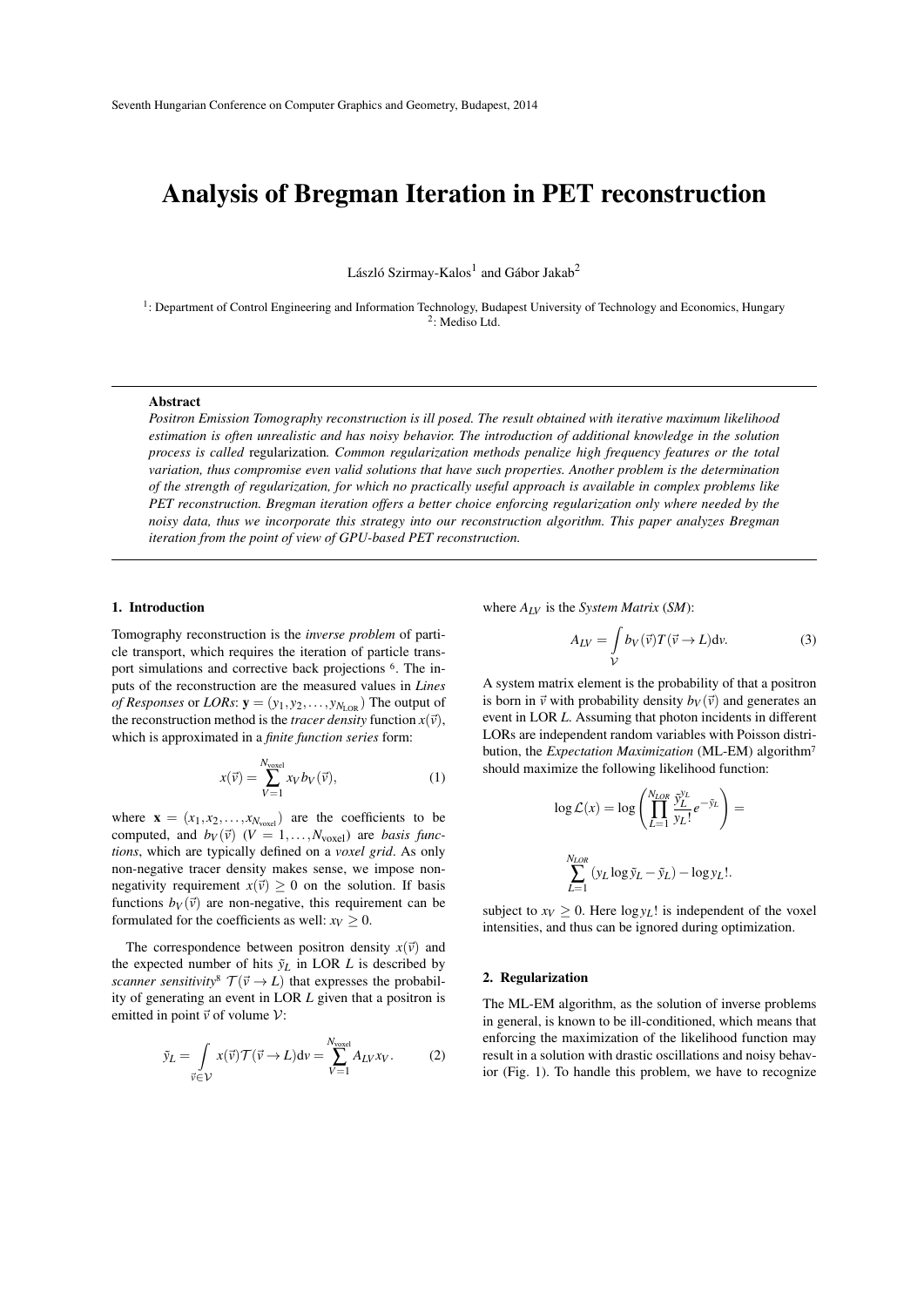

Figure 1: *Problem of overfitting to noise in ML-EM iteration when the Three Squares phantom is reconstructed.*

the cases caused by overfitting and exclude them from the solutions.

To recognize when the data is being fitted to noise, we can measure the *quality* of the approximation, i.e. how free the data is from unwanted high frequency characteristics. *Tychonoff regularization*<sup>10</sup> assumes the data set to be smooth and continuous, and thus enforce these properties during reconstruction. However, the typical data in PET reconstruction are different, there are sharp features that should not be smoothed with the regularization method. We need a penalty term that minimizes the unjustified oscillation without blurring sharp features. A better functional is the *Total Variation*  $(TV)$  of the solution<sup>5, 3, 4</sup>. In one dimension the total variation measures the length of the path traveled by the function value while its parameter runs over the domain. For differentiable functions, the total variation is the integral of the absolute value of the function's derivative. If the basis functions are piece-wise linear tent-like functions, then the TV in one dimension is

$$
TV(x) = \sum_{V=1}^{N_{vset}} |x_V - x_{V-1}|.
$$
 (4)

In higher dimensions, the total variation can be defined as the integral of the absolute value of the gradient:

$$
TV(x) = \int\limits_{V} |\nabla x(\vec{v})| \, \mathrm{d}v. \tag{5}
$$

There are different possibilities to include regularization information in the reconstruction:

- 1. *Early termination* stops the iteration when the quality becomes degrading during ML-EM.
- 2. *Constrained optimization* is based on the recognition that we have two optimization criteria, the likelihood and the quality of the data term, so we can take one of them as an optimization objective while the other as a constraint. However, there are two problems. Firstly, the constraint cannot be well defined since it would require either the likelihood or the quality of the true solution, which are not available. Secondly, constrained optimization is more difficult computationally than unconstrained optimization.

3. Merging the data term and the regularization term into a single objective function where poor quality solutions are penalized by the regularization term.

In this paper, we investigate the third option, the merging of a penalty or regularization term  $R(x)$  and the likelihood. The penalty term should be high for unacceptable solutions and small for acceptable ones. In PET reconstruction, under positivity constraint  $x(\vec{v}) \ge 0$ , we find where the sum of the negative likelihood and a term that is proportional to the total variation has its minimum:

$$
E(x) = -\log \mathcal{L}(x) + \lambda R(x). \tag{6}
$$

Here, λ is the *regularization parameter* that expresses the strength of the regularizing penalty term.

The objective can be regarded as a functional of tracer density function  $x(\vec{v})$ , or alternatively, having applied finite element decomposition to  $x(\vec{v})$ , as a function of voxel values  $$ 

$$
E(\mathbf{x}) = -\log \mathcal{L}(\mathbf{x}) + \lambda R(\mathbf{x}).
$$
 (7)

To minimize the multi-variate objective function with inequality constraints of non-negativity, we can use the Kuhn-Tucker conditions, which lead to:

$$
x_V \frac{\partial E(\mathbf{x})}{\partial x_V} = x_V \left( \lambda \frac{\partial R(x(\vec{v}))}{\partial x_V} - \sum_{L=1}^{N_{LOR}} \mathbf{A}_{LV} \frac{y_L}{\tilde{y}_L} + \sum_{L=1}^{N_{LOR}} \mathbf{A}_{LV} \right) = 0
$$

for  $V = 1, 2, \ldots, N_{voxel}$ . Rearranging the terms, we obtain the following equation for the optimum:

$$
x_V\left(\lambda \frac{\partial R(x(\vec{v}))}{\partial x_V} + \sum_{L=1}^{N_{LOR}} \mathbf{A}_{LV}\right) = x_V \sum_{L=1}^{N_{LOR}} \mathbf{A}_{LV} \frac{y_L}{\tilde{y}_L}.
$$

There are many possibilities to establish an iteration scheme that has a fix point satisfying this equation. A provably converging backward scheme would solve the following equation in every step:

$$
x_V^{(n+1)}\left(\lambda \frac{\partial R(x^{(n+1)}(\vec{v}))}{\partial x_V} + \sum_{L=1}^{N_{LOR}} \mathbf{A}_{LV}\right) = x_V^{(n)} \sum_{L=1}^{N_{LOR}} \mathbf{A}_{LV} \frac{y_L}{\tilde{y}_L^{(n)}}
$$

where

$$
\tilde{\mathbf{y}}_L^{(n)} = \sum_{V=1}^{N_{\rm voxel}} A_{LV} \mathbf{x}_V^{(n)}
$$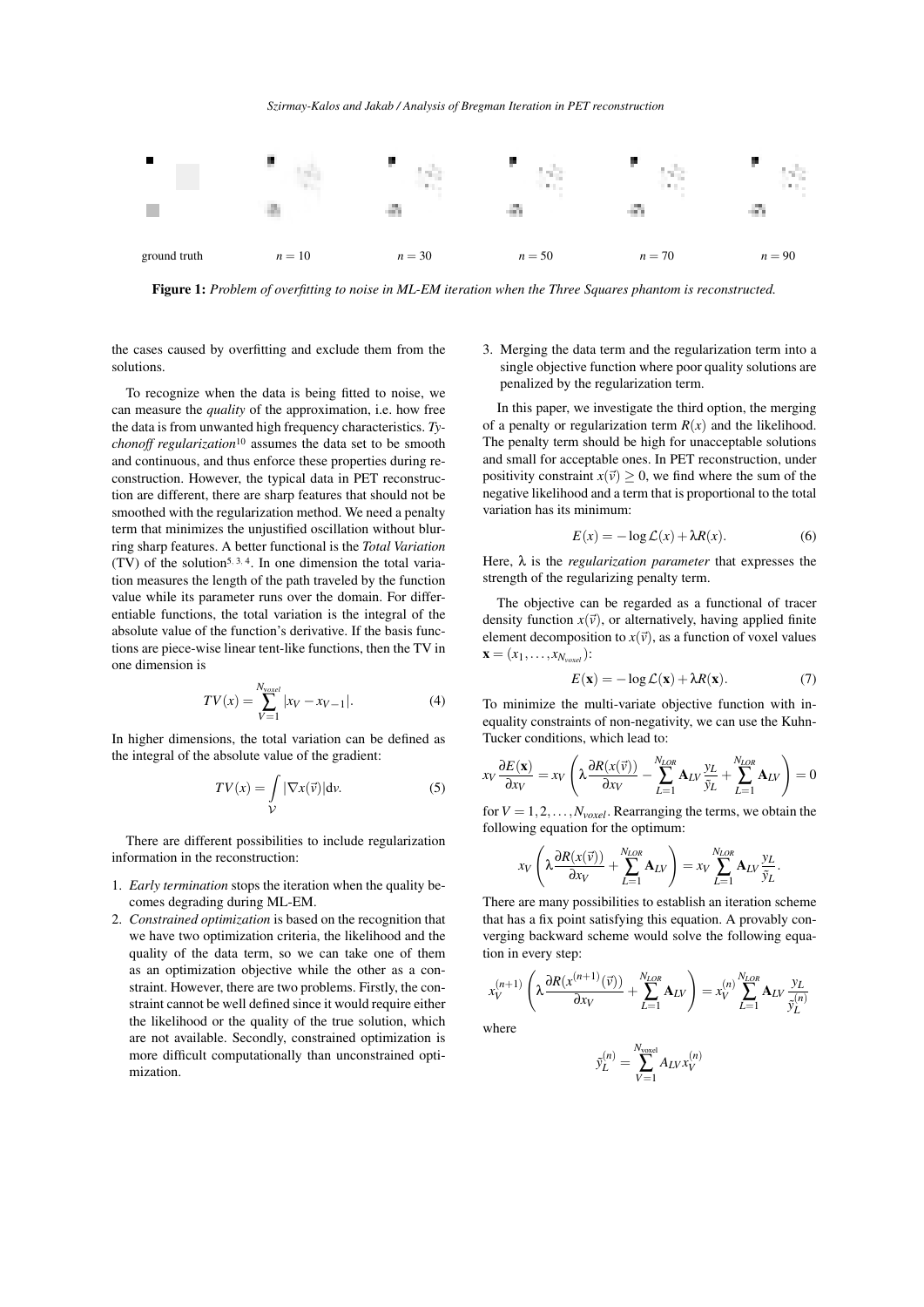is the expected number of hits computed from the activity distribution available in iteration step *n*.

On the other hand, the forward scheme, also called *One Step Late* (OSL) scheme, does not need to solve any equation in a single iteration step:

$$
x_V^{(n+1)} = \frac{x_V^{(n)} \cdot \sum_{L=1}^{N_{LOS}} \mathbf{A}_{LV} \frac{y_L}{\hat{y}_L^{(n)}}}{\sum_{L=1}^{N_{LOS}} \mathbf{A}_{LV} + \lambda \frac{\partial R(x^{(n)}(\vec{v}))}{\partial x_V}}.
$$

However, the convergence of this scheme is proven only if  $\lambda \partial R(x^{(n)}(\vec{v})) / \partial x_V$  is constant<sup>7</sup>.

In this paper, we use this One Step Late option with Total Variation regularization and demonstrate that it is stable in practical situations. The partial derivatives of the total variation functional are:

$$
\frac{\partial TV(x(\vec{v}))}{\partial x_V} = \int\limits_V \frac{\partial \vec{\nabla} x(\vec{v}) / \partial x_V}{\sqrt{|\vec{\nabla} x(\vec{v})|^2}} dv.
$$
 (8)

The integrand of this formula has a singularity where the gradient is zero, which needs to be addressed.

The singularity can be avoided by re-defining the TV term by adding a small positive constant β:

$$
TV(x) = \int\limits_{\mathcal{V}} \sqrt{|\vec{\nabla}x(\vec{v})|^2 + \beta} \, \mathrm{d}v.
$$

Note, however, that this modified TV term will not be invariant to sharp features anymore, and introduces some blurring. Instead of adding a small constant to the gradient, which eventually introduces blurring, primal-dual methods increase the free variables of the search to solve the problem of the singularity of the TV term<sup>3</sup>*,* <sup>4</sup> .

## 3. Analysis of TV regularization

If both the negative likelihood and the regularization term are convex, then the objective function has a global minimum, which moves closer to the minimum of the regularization term if  $\lambda$  is increased. However, this means that the optimum of the likelihood is modified even if the noise level is small and thus no regularization is needed. Classical regularization terms measure the distance between the constant function and the actual estimate. The variation of the true solution is also penalized, so the optimum would be modified. As a result, Tychonoff regularization produces blurred, oversmoothed edges, TV regularization reduced contrast solutions having stair-case artifacts. The optimal weight can be obtained with *Hansen's L-curves*<sup>2</sup> , which states that the optimal  $\lambda$  is where the  $(-\log \mathcal{L}(x_{\lambda})), TV(x_{\lambda}))$  parametric curve has maximum curvature (note that in the final solution *x* depends on  $\lambda$ , so both the likelihood and the total variation will be functions of the regularization parameter). However, the algorithm developed to locate the maximum curvature points assumes Tychonoff regularization, and there is no practically feasible generalization to large scale problems based on TV.

To examine these artifacts formally, let us consider the one dimensional case when the TV is defined by Equ. 4. The partial derivatives of the TV functional is

$$
\frac{\partial TV(x(\vec{v}))}{\partial x_V} =
$$

$$
\frac{\partial \sum_{V=1}^{N_{voxel}} |x_V - x_{V-1}|}{\partial x_V} = \begin{cases} 2 & \text{if } x_V > x_{V-1} \text{ and } x_V > x_{V+1}, \\ -2 & \text{if } x_V < x_{V-1} \text{ and } x_V < x_{V+1}, \\ 0 & \text{otherwise.} \end{cases}
$$

Thus the iteration formula becomes independent of the regularization when  $x_V^{(n)}$  is not a local extremum:

$$
x_V^{(n+1)} = \frac{x_V^{(n)} \cdot \sum_{L=1}^{N_{LOR}} A_{LV} \frac{y_L}{\tilde{y}_L^{(n)}}}{\sum_{L=1}^{N_{LOR}} A_{LV}}.
$$

When  $x_V^{(n)}$  is a local maximum, regularization makes it smaller by increasing the denominator by  $2\lambda$ :

$$
x_V^{(n+1)} = \frac{x_V^{(n)} \cdot \sum_{L=1}^{N_{LOR}} A_{LV} \frac{y_L}{\hat{y}_L^{(n)}}}{\sum_{L=1}^{N_{LOR}} A_{LV} + 2\lambda}.
$$

Similarly, when  $x_V^{(n)}$  is a local minimum, regularization makes it greater by decreasing the denominator by 2λ.

This behavior is advantageous when local maxima and minima are due to the noise and overfitting. Note that the regularization has a discontinuity when  $x_V$  is equal to one of its neighbors so iteration is likely to stop here, resulting in staircase-like reconstructed signals. On the other hand, when the true data really has a local extremum, regularization decreases its amplitude, resulting in contrast reduction. Assume, for example, that the true data is a point source like feature that is non-zero only in a single point *V*. For this value, the ratio of the reconstruction with and without regularization, i.e. the contrast reduction is

$$
C(\lambda) = \frac{\sum_{L=1}^{N_{LOR}} A_{LV}}{\sum_{L=1}^{N_{LOR}} A_{LV} + 2\lambda} \approx 1 - \frac{2\lambda}{\sum_{L=1}^{N_{LOR}} A_{LV}}.
$$

Note that contrast reduction is not uniform for different voxels but depends on *sensitivity*  $\sum_{L=1}^{N_{LOR}}$  **A**<sub>*LV*</sub>, which expresses the probability that a positron born with probability density of basis function  $b_V$  is detected by LOR *L*. The sensitivity is high in the center of a fully 3D PET but can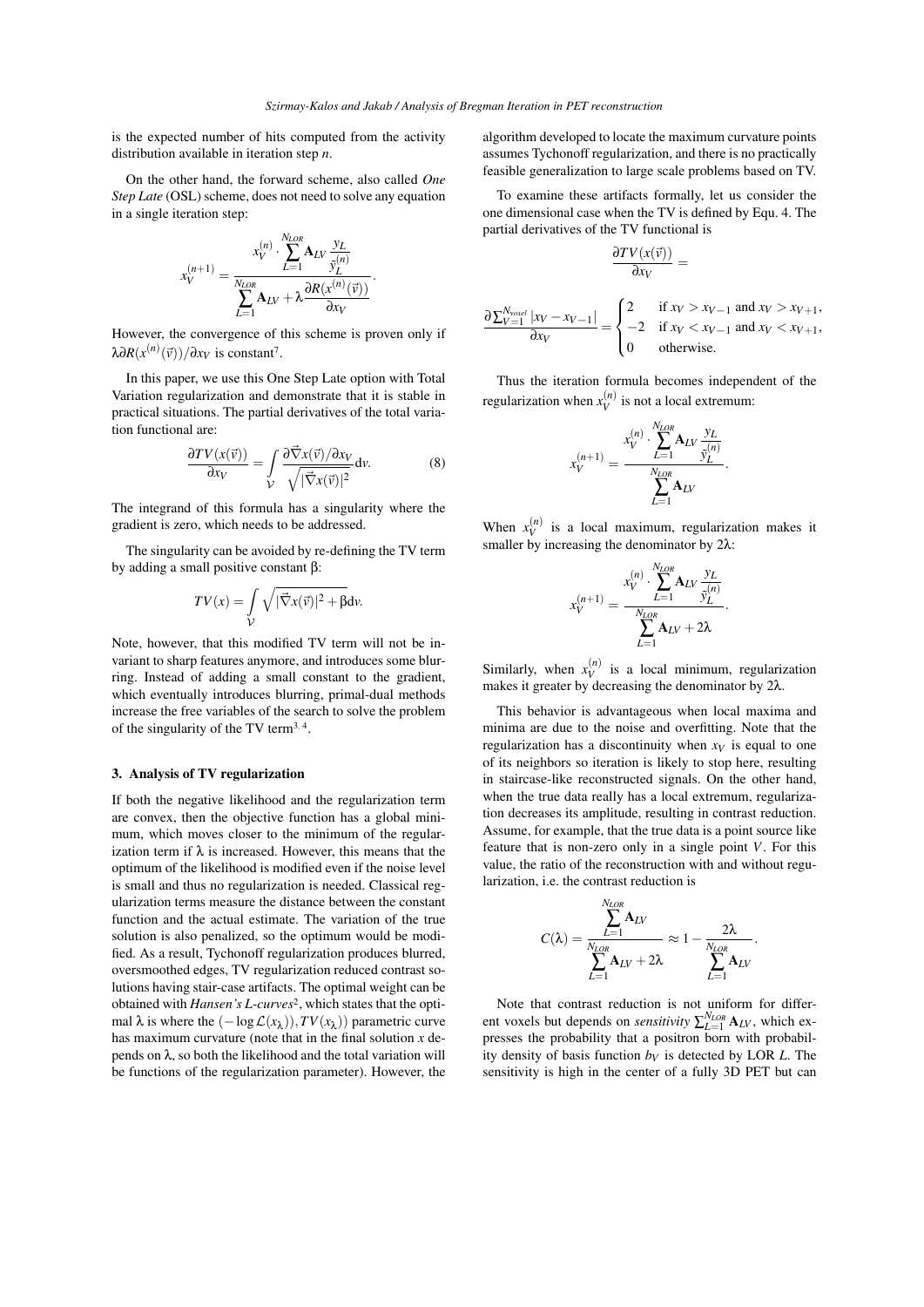be very small close to the exits of the gantry, causing overregularization here. To attack this problem, we propose an *Equalized One Step Late* (EOSL) scheme:

$$
x_V^{(n+1)} = \frac{x_V^{(n)} \cdot \sum_{L=1}^{N_{LOS}} A_{LV} \frac{y_L}{\tilde{y}_L^{(n)}}}{\sum_{L=1}^{N_{LOS}} A_{LV} \left(1 + \lambda \frac{\partial R(x^{(n)}(\vec{v}))}{\partial x_V}\right)}.
$$

## 4. Bregman iteration

An optimal regularization term would have its minimum at the ground truth solution when  $x = x_{true}$ . In this case, regularization would not compromise the solution when regularization is not needed, and would become larger when the  $R(x)$  is significantly different from  $R(x_{true})$ . Thus, an optimal regularization term would measure the "distance"  $D(x, x_{true})$ between *x* and *x*true. An appropriate distance function is the *Bregman distance*<sup>1, 12, <sup>11</sup> that can be based on an arbitrary</sup> convex penalty term  $R(x)$ :

$$
D(x, x_{true}) = R(x) - R(x_{true}) - \langle \mathbf{p}, x - x_{true} \rangle
$$

where **p** is the gradient of  $R(x)$  at  $x_{true}$  if it exists:

$$
\mathbf{p}_V = \frac{\partial R(x(\vec{v}))}{\partial x_V}.
$$

In practice, we do not know the true solution, so it is replaced by an earlier estimate  $x^{(k)}$ . Note that if the regularization term is linear between the true solution and  $x^{(k)}$ , then this approximation is precise since

$$
D(x, x_{true}) = D(x, x^{(k)}).
$$

Total variation is based on the absolute value function, which results in piece-wise linear regularization term, making it particularly attractive for Bregman iteration.

Replacing the TV functional by the Bregman distance induced by the TV functional, the goal of the optimization is

$$
E(\mathbf{x}) = -\log \mathcal{L}(\mathbf{x}) + \lambda D(\mathbf{x}, \mathbf{x}^{(k)}).
$$
 (9)

Using the result of an arbitrary regularization for the special case of the Bregman distance, we obtain the following forward iteration:

$$
x_V^{(n+1)} = \frac{x_V^{(n)} \cdot \sum_{L=1}^{N_{LOR}} A_{LV} \frac{y_L}{\tilde{y}_L}}{\sum_{L=1}^{N_{LOR}} A_{LV} + \lambda \frac{\partial D(x^{(n)}(\vec{v}), x^{(k)}(\vec{v}))}{\partial x_V}}.
$$

where the partial derivatives of the Bregman distance are:

$$
\frac{\partial D(x(\vec{v}), x^{(k)}(\vec{v}))}{\partial x_V} = \frac{\partial TV(x(\vec{v}))}{\partial x_V} - \mathbf{p}_V^{(k)}.
$$
 (10)

When  $k$  is incremented, the gradient vector of the total

variation, p, should be updated. This can be done directly considering the criterion of optimality. Iteration arrives at the optimum when the derivative of the objective function is zero:

$$
0 = \frac{\partial E(\mathbf{x})}{\partial x_V} = \left(\lambda \frac{\partial D(x(\vec{v}))}{\partial x_V} - \sum_{L=1}^{N_{LOR}} \mathbf{A}_{LV} \frac{y_L}{\tilde{y}_L} + \sum_{L=1}^{N_{LOR}} \mathbf{A}_{LV}\right) =
$$

$$
\lambda \frac{\partial TV(x(\vec{v}))}{\partial x_V} - \lambda \mathbf{p}_V^{(k)} - \sum_{L=1}^{N_{LOR}} \mathbf{A}_{LV} \frac{y_L}{\tilde{y}_L} + \sum_{L=1}^{N_{LOR}} \mathbf{A}_{LV}.
$$

Setting  $\mathbf{p}^{(k+1)}$  to the gradient of the TV term and expressing it from the equation, we get

$$
\mathbf{p}_V^{(k+1)} = \mathbf{p}_V^{(k)} + \frac{1}{\lambda} \sum_{L=1}^{N_{LOR}} \left( \mathbf{A}_{LV} \frac{y_L}{\tilde{y}_L} - \mathbf{A}_{LV} \right).
$$

However, this step size may to too big and may make the iteration unstable, so we scale it and use the following update formula:

$$
\mathbf{p}_V^{(k+1)} = \mathbf{p}_V^{(k)} + \delta \sum_{L=1}^{N_{LOR}} \left( \mathbf{A}_{LV} \frac{y_L}{\tilde{y}_L} - \mathbf{A}_{LV} \right),
$$

where  $\delta$  is a controllable step size. The reconstruction algorithm based on Bregman iteration can be summarized as:

**for** 
$$
k = 1
$$
 **to**  $K$  **do**  $||$  *Bregman iterations*  
\n**for**  $n = (k - 1)K$  **to**  $kK - 1$  **do**  $||$  *subiterations*  
\n
$$
x_V^{(n+1)} = x_V^{(n)} \cdot \frac{\sum_L A_{LV} \frac{\gamma_L}{\hat{y}_L}}{\sum_L A_{LV} + \lambda \left(\frac{\partial TV}{\partial x_V} - \mathbf{p}_V^{(k)}\right)}.
$$
\n**endfor**  
\n $\mathbf{p}_V^{(k+1)} = \mathbf{p}_V^{(k)} + \delta \sum_L \left(\mathbf{A}_{LV} \frac{\gamma_L}{\hat{y}_L} - \mathbf{A}_{LV}\right).$   
\n**endfor**

Both TV regularization and Bregman iteration require the computation of the derivative of the total variation with respect to each coefficient in the finite element representation of the function to be reconstructed. If the finite element basis functions have local support, then the derivative with respect to a single coefficient depends just on its own and its neighbors' values. Thus, this operation becomes similar to a image filtering or convolution step, which can be very effectively computed on a parallel machine, like the GPU<sup>9</sup> .

## 5. Results

We examine a simple 2D PET model where a SM of dimensions  $N_{\text{LOR}} = 2115$  and  $N_{\text{voxel}} = 1024$  (Fig. 2).

We considered three phantoms, the *Three Squares* where each square has 64 Bq activity, the *Point Source* of 20 Bq activity, the *Homogeneity* of  $2 \cdot 10^4$  Bq activity and using a Monte Carlo particle transport method, we simulated a 5 sec long measurement for all these phantoms (Fig. 3). It means that the Three Squares phantom is projected with 1000 photon pairs, the Point source with 100 photon pairs, and the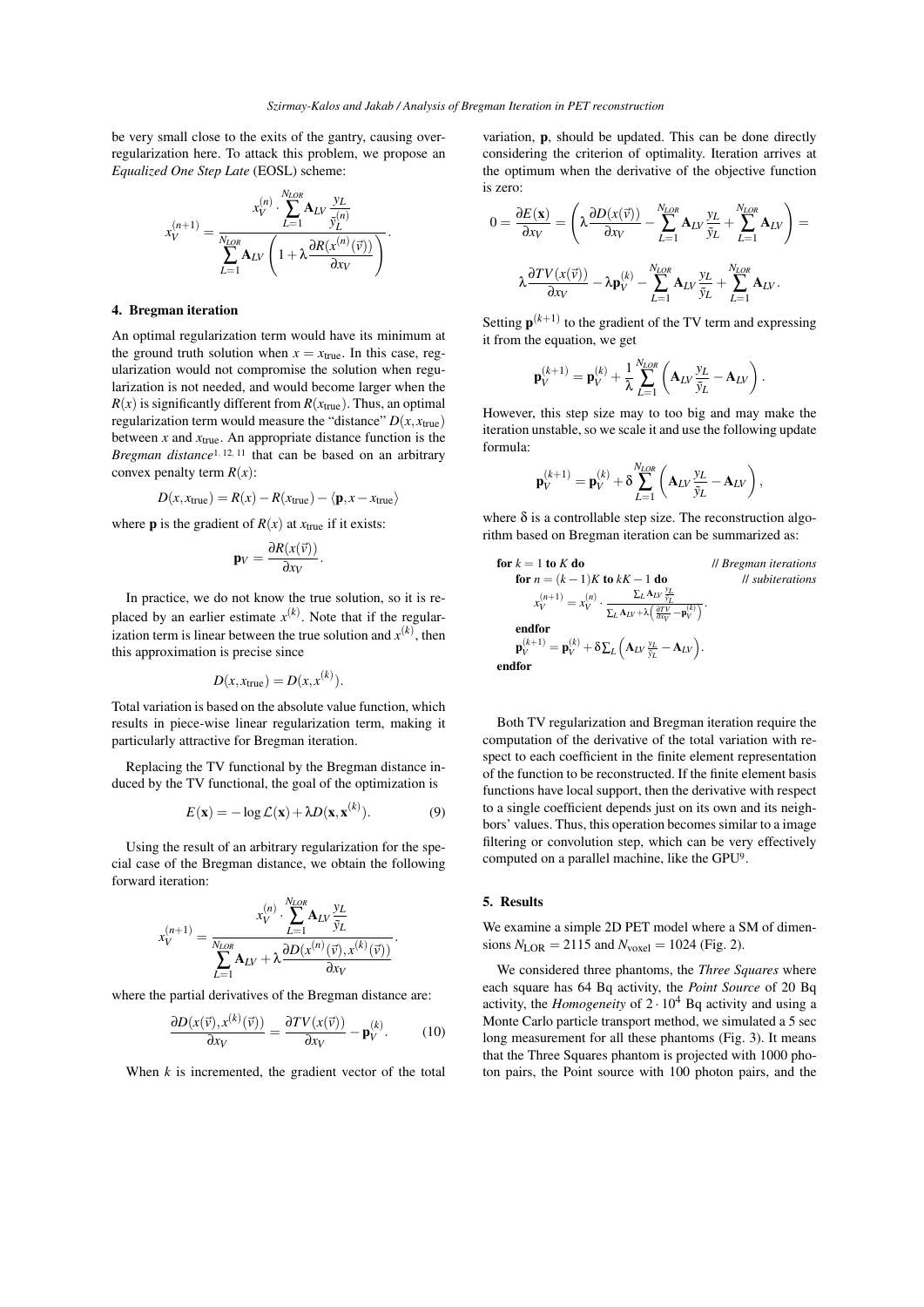#### *Szirmay-Kalos and Jakab / Analysis of Bregman Iteration in PET reconstruction*



Figure 2: *2D tomograph model: The detector ring contains 90 detector crystals and each of them is of size 2.2 in voxel units and participates in 47 LORs connecting this crystal to crystals being in the opposite half circle, thus the total number of LORs is* 90*×*47*/*2 = 2115*. The voxel array to be reconstructed is in the middle of the ring and has*  $32 \times 32$ *resolution, i.e. 1024 voxels. The ground truth voxel array of the Three Squares phantom has three hot squares of activity densities 1, 4, and 16 and of sizes*  $8^2$ ,  $4^2$ *, and*  $2^2$ *.* 

Homogeneity with  $10<sup>5</sup>$  photon pairs, resulting in measured data having 1.21 Signal-to-Noise ratio (SNR) for the Three Squares, 1.07 SNR for the Point source and 1.69 SNR for the Homogeneity. Only geometric effects were simulated, we ignored scattering and absorbtion in the phantom. Three Squares is formed by three active squares of increasing size, and represents a realistic example between the other two extremes. Point Source and the Homogeneity represent two extreme cases. Point Source has a high variation since it has just a single voxel where the activity is non-zero and is well determined by the measurement. Thus, the reconstruction of Point Source would not need regularization, and regularization would just slow down the convergence. Homogeneity is formed by four constant activity squares, so the activity distribution is rather flat and the measurement is quite noisy. Such cases badly need regularization.

First we compared TV regularization strategies including the classical TV, One Step Late (OSL) and Equalized One Step Late (EOSL) for the Three Squares phantom. The *L*<sup>2</sup> error curves with respect to iteration number *n* are shown by Fig. 4. Note that there is no significant difference between the classical TV and the OSL options, while the OSL is much easier to compute. The Equalized version seems to be better when overregularization happens and poorer when the regularization is not strong enough, but the fact is that for the 2D tomograph model, the probability that a voxel event is detected is quite uniform thus the sensitivity is already equalized. The apparent difference is due to the fact that in the equalized option, the regularization parameter is scaled down by the sensitivity value, so similar results could be obtained if the global regularization parameter  $\lambda$  is scaled up in the equalized case.



Figure 3: *The three phantoms used in the experiments, their random projections in sinogram parametrization, and the reconstructions without regularization.*

Then, we considered the Bregman schemes and used only the TV-OSL as a reference. The  $L_2$  error curves with respect to iteration number *n* are depicted by Figs. 5, 6, and 7, the reconstruction results by Figs. 8, 9, and 10. We set Bregman period  $K$  to 10 and step size  $\delta$  to 1 in all tests.

We can make the following observations. Figs. 5 and 8 demonstrate the reconstruction of the Three Squares. This is a low statistics measurement where regularization is necessary. Total variation regularization and Bregman iteration with period 10 result in error level 30%, which remains the same for Bregman iteration even for strong regularization but gets slightly worse for total variation regularization. The One Step Late version of Bregman iteration outperforms all other methods despite the fact that it tends to oscillate when regularization is too strong.

The reconstruction of the Point phantom can be evaluated in Figs. 6 and 9. This measurement is of high statistics, so the  $L_2$  error decreases even if no regularization is applied. On the other hand, the phantom has a high variation, so here regularization slows down the convergence and reduces the contrast. Total variation regularization stops the convergence on error levels 13%, 25% and 60% when the parameter of regularization is  $\lambda = 0.01$ ,  $\lambda = 0.02$ , and  $\lambda = 0.05$ , respectively, and there is no difference whether or not the One Step Late option is used. Bregman iteration can help and make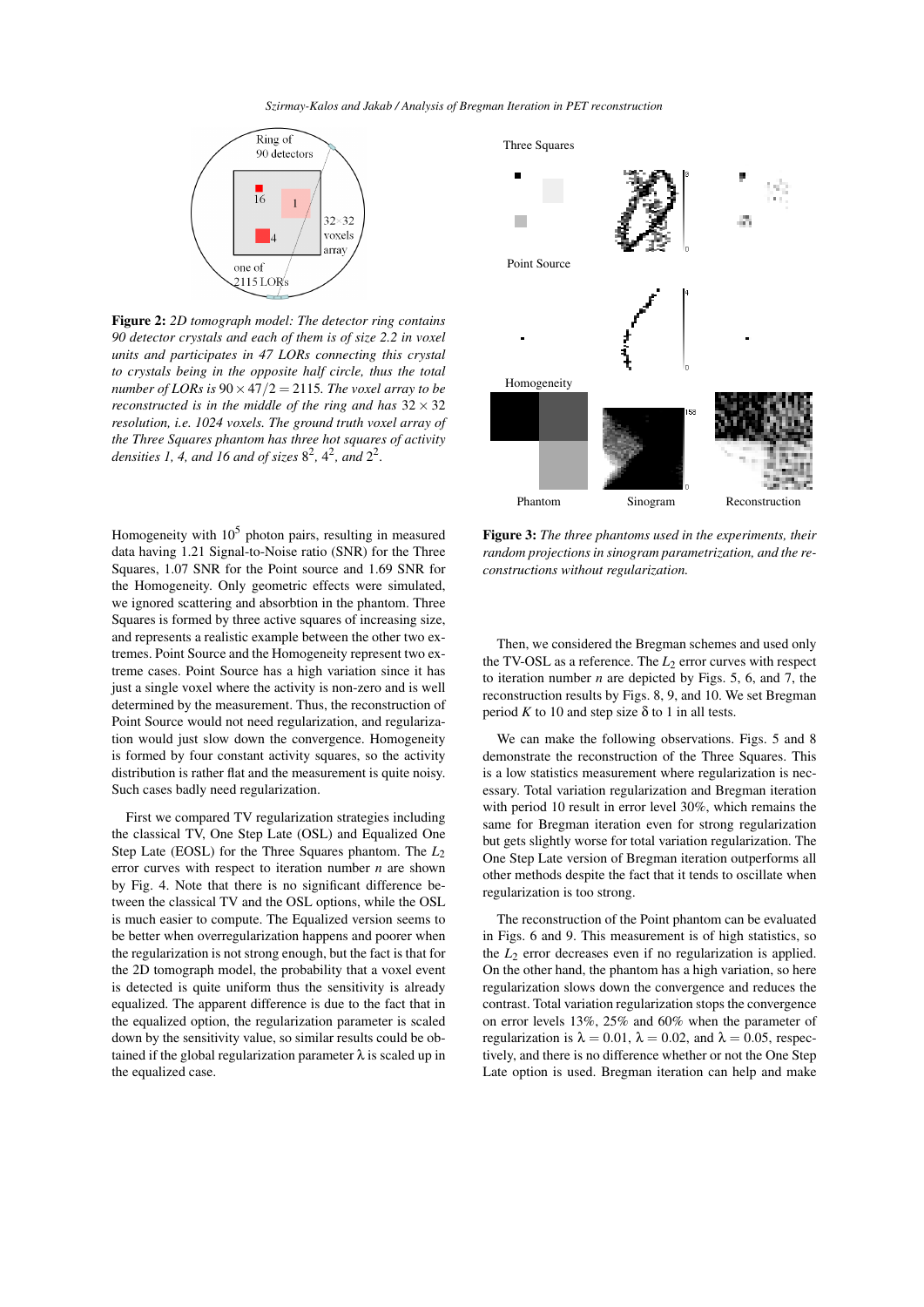

Figure 4: *L*<sup>2</sup> *error curves of the Three Squares reconstruction with TV regularization options.*

the process still converging, but the convergence is slower than without regularization.

When the Homogeneity is reconstructed (Figs. 7 and 10), regularization is indeed needed since when there is no regularization (No TV), the error grows after an initial reduction due to overfitting. TV-OSL and Bregman iteration perform similarly for this phantom. Regularization parameter  $\lambda = 0.01$  seems to be too small since the error slightly increases. When  $\lambda = 0.02$  the error converges to 21%, and with very strong regularization set by  $\lambda = 0.05$ , the error is also stable but at a higher level. The similarity of TV regularization and Bregman iteration in this case is explained by the fact that the phantom itself is flat, so its total variation is modest. The interesting fact is that One Step Late Bregman iteration performs better than both TV and Bregman regularization for lower regularization parameters, but gets the error to oscillate when the regularization is too strong. This oscillation is due to the fact that the step size of the optimization algorithm gets two large, so it steps over the minimum.

#### 6. Conclusions

Based on the analysis and simulation results we can conclude that the One Step Late option works both for TV regularization and Bregman iteration, making their implementation fairly simple. Bregman iteration is a promising alternative to TV regularization and its one step late evaluation not only makes it more efficient to compute but also helps improving the error reduction. The only drawback of One Step Late Bregman iteration with respect to One Step Late TV regularization is that we should maintain another voxel array  $\mathbf{p}_V$  in addition to activity values  $x_V$ . This not only doubles the storage space but also slows down the GPU implementation where the data transfer is the bottleneck.

There are two issues that need to be addressed in our future work. Firstly, in case of overregularization One Step Late Bregman iteration may have oscillating error curves which means that the process jumps over the minimum in each step. We plan to consider the cases when the derivative



Figure 8: *Reconstructions of the Three Squares phantom.*

of the regularization term changes its sign and reduce the step size to enforce convergence.

Secondly, when the phantom has very high variation like in the case of Point phantom, even Bregman iteration slows down the convergence. This problem can be addressed by reducing the Bregman period, when the original convergence speed can be restored. However, in other cases, when regularization is badly needed, too low Bregman period cannot prevent the process from divergence. Thus our goal is to find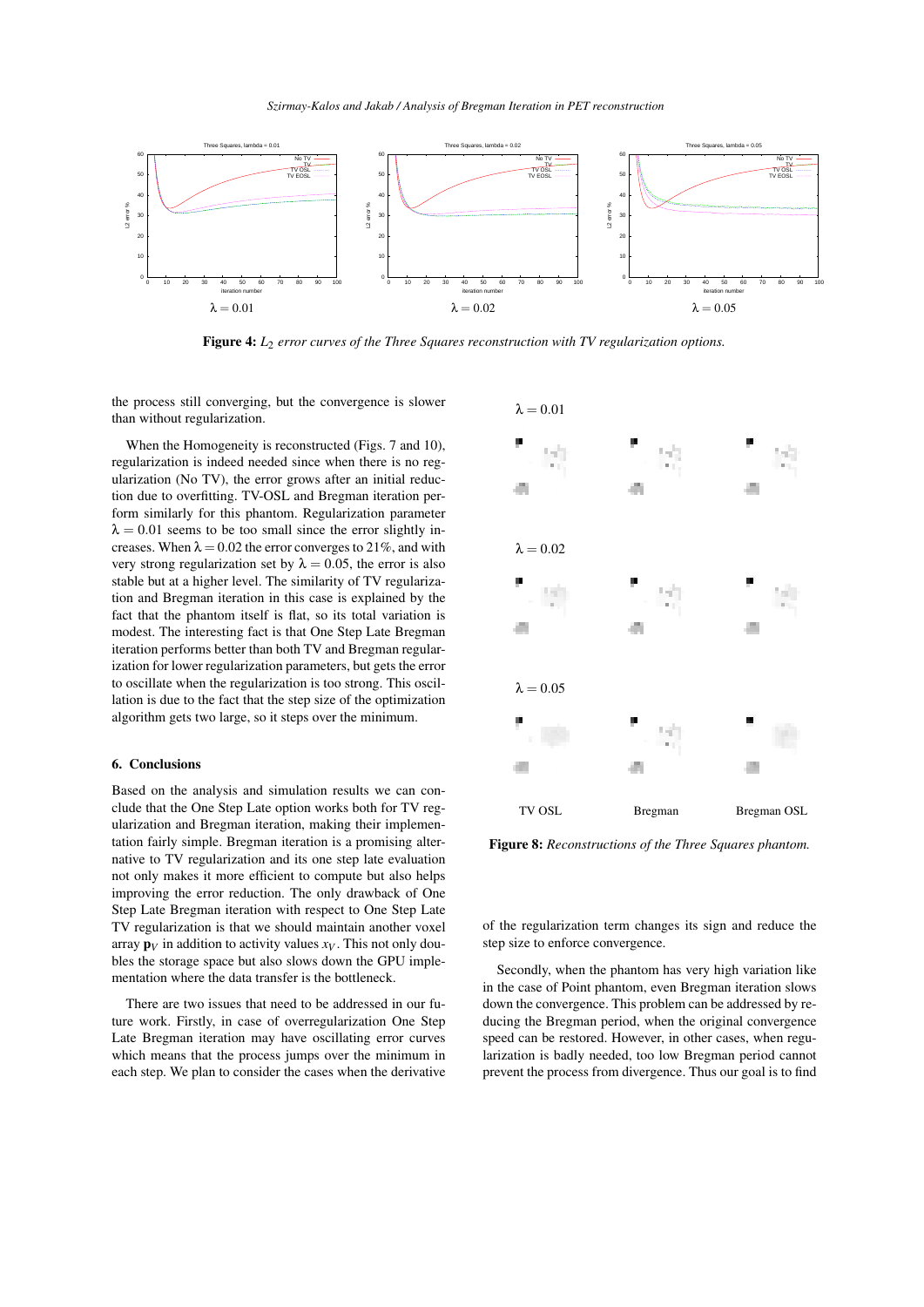*Szirmay-Kalos and Jakab / Analysis of Bregman Iteration in PET reconstruction*



Figure 5: *L*<sup>2</sup> *error curves of the Three Squares reconstruction.*



Figure 6: *L*<sup>2</sup> *error curves of the Point phantom*



Figure 7: *L*<sup>2</sup> *error curves of the Homogeneity phantom*